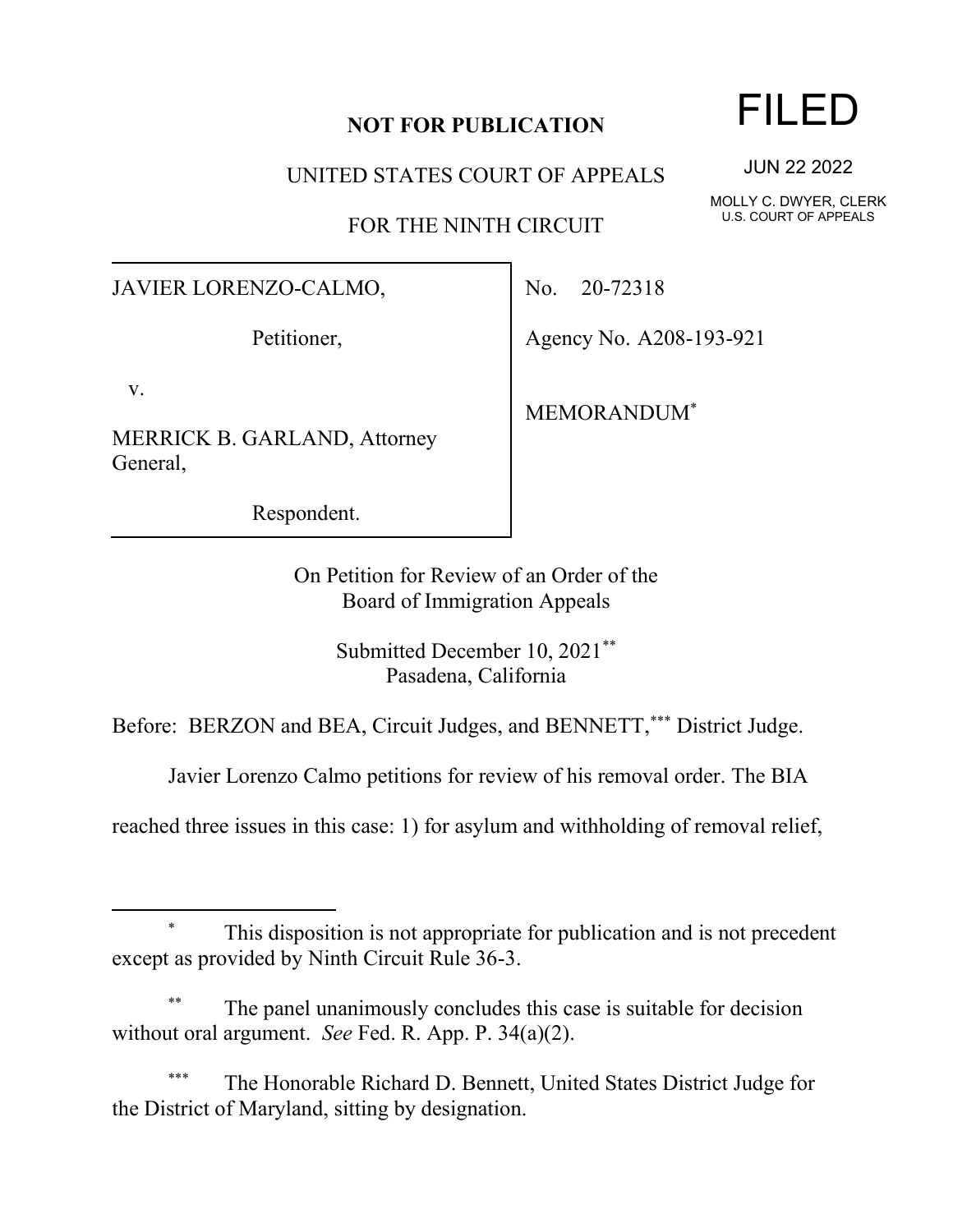whether Lorenzo Calmo showed a nexus between his persecution and his religion, in particular his role as a Catholic preacher; 2) for asylum and withholding of removal relief, whether he showed past persecution based on membership in the particular social group of persons of Mayan descent; and 3) for relief under the Convention Against Torture, whether he showed the government would acquiesce in his persecution. The agency expressly declined "to address [Lorenzo Calmo's] other arguments on appeal," so our review is limited to these issues. *See Guerra v. Barr*, 974 F.3d 909, 911 (9th Cir. 2020).

We grant Lorenzo Calmo's petition with regard to asylum and withholding of removal relief based on both religion and membership in a particular social group. We deny the petition with regard to relief under the Convention Against Torture.

**1. Nexus to religion.** For asylum, a petitioner must show he is unable or unwilling to return to his home country "because of [past] persecution or a wellfounded fear of persecution *on account of* race, religion, nationality, membership in a particular social group, or political opinion." *Baghdasaryan v. Holder*, 592 F.3d 1018, 1023 (9th Cir. 2010) (emphasis added) (quoting 8 U.S.C. §  $1101(a)(42)(A)$ . For a withholding of removal claim, the same standard applies but the applicant must show future persecution on a protected ground is "more likely than not." *See Guo v. Sessions*, 897 F.3d 1208, 1213 (9th Cir. 2018).

2 a set of  $\sim$  2 a set of  $\sim$  2 a set of  $\sim$  2 a set of  $\sim$  3 a set of  $\sim$  3 a set of  $\sim$  3 a set of  $\sim$  3 a set of  $\sim$  3 a set of  $\sim$  3 a set of  $\sim$  3 a set of  $\sim$  3 a set of  $\sim$  3 a set of  $\sim$  3 a set of  $\sim$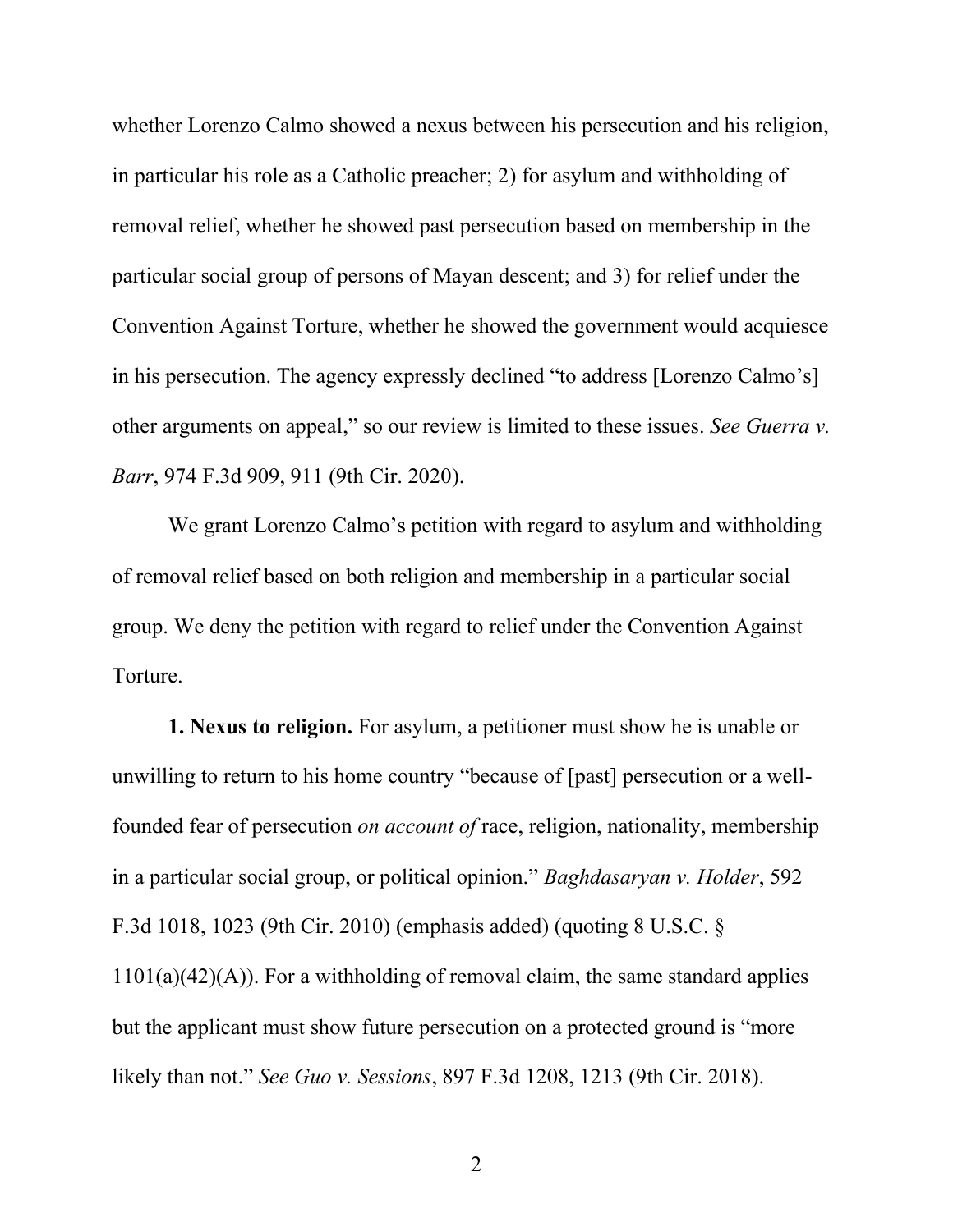At issue in this case is the standard a petitioner must meet to show the persecution was "on account of" a protected ground. An applicant for asylum must show a protected ground "was or will be at least *one central reason* for persecuting the applicant." 8 U.S.C. § 1158(b)(1)(B)(i) (emphasis added); *see Madrigal v. Holder*, 716 F.3d 499, 506 (9th Cir. 2013). For withholding of removal relief, the protected ground need only be "*a* reason" for the persecution. *Barajas-Romero v. Lynch*, 846 F.3d 351, 358–60 (9th Cir. 2017) (emphasis added) (citing 8 U.S.C. §  $1231(b)(3)(C)$ ). Under both standards, an applicant can meet his burden by showing his persecutors had mixed motives, so long as one ("central," for asylum) motive was a protected ground. *See Bringas-Rodriguez v. Sessions*, 850 F.3d 1051, 1062 (9th Cir. 2017) (en banc). Here, the BIA upheld the IJ's denial of both asylum and withholding of removal relief, so we treat its decision as holding that Lorenzo Calmo's religion was neither "one central reason," nor even "a reason," he was targeted. *See Barajas-Romero*, 846 F.3d at 358–360.

When the "persecuted activity could stem from many causes, some protected by the statute and others unprotected, the victim must tie the persecution to a protected cause." *Canas-Segovia v. INS*, 970 F.2d 599, 601 (9th Cir. 1992)*.* Specifically, the applicant for asylum or withholding must "show the persecutor had a protected basis (such as the victim's [religion]) *in mind* in undertaking the persecution." *Id.* (emphasis added). We have repeatedly applied this framework to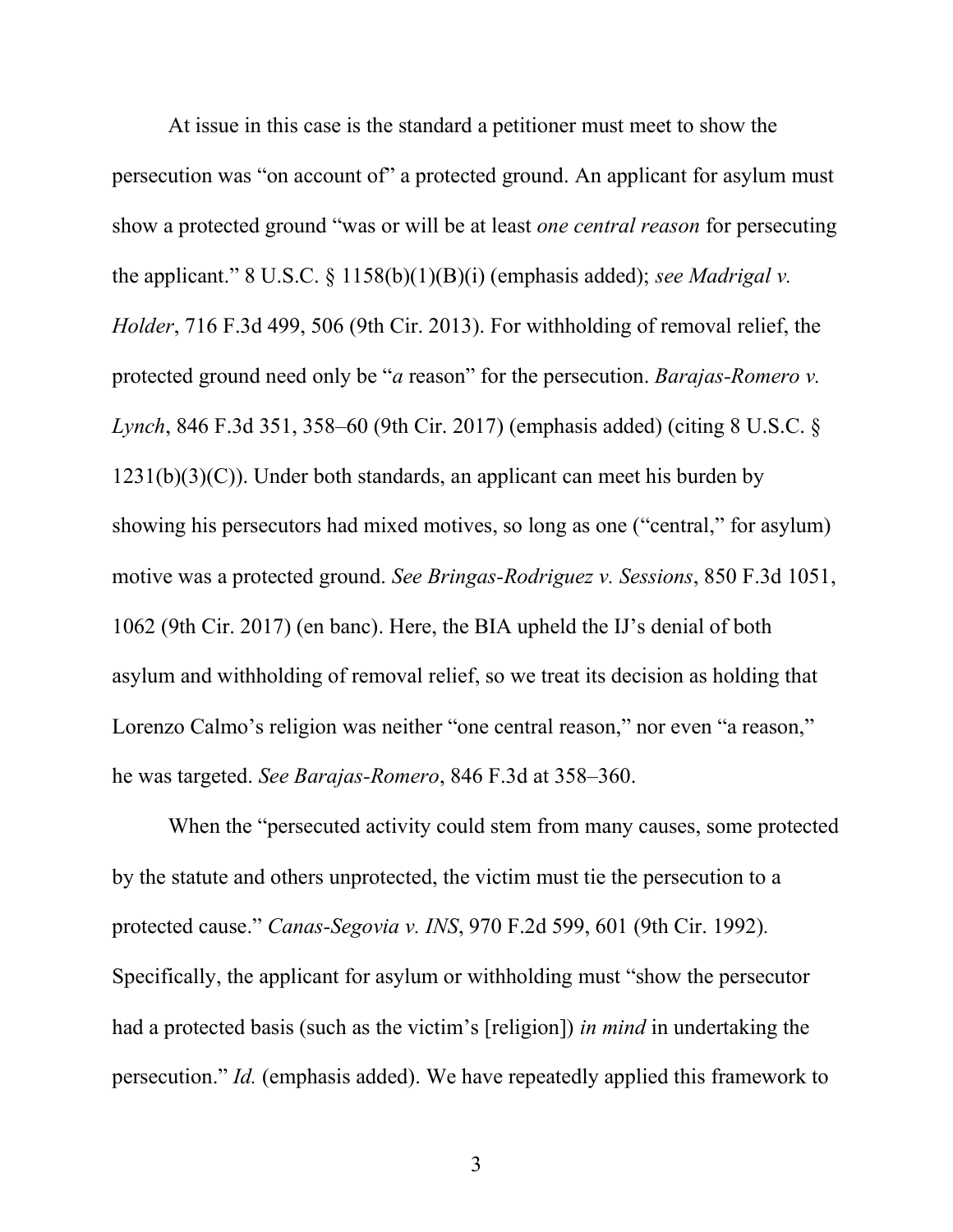assess persecution petitioners have asserted they experienced because of their religious or politically motivated refusal to join a military group. *See id.*; *Melkonian v. Ashcroft*, 320 F.3d 1061, 1068 (9th Cir. 2003); *Tecun-Florian v. INS*, 207 F.3d 1107, 1109–10 (9th Cir. 2000). It applies equally here, because the targeted activity—dissuading young people from joining gangs—could stem from a secular, and therefore unprotected, basis. So, although Lorenzo Calmo's opposition was based on religion, persecutors seeking to deter that activity may or may not have had Lorenzo Calmo's religious role in mind.

The BIA did not use this framework in concluding that Lorenzo Calmo did not demonstrate that he was persecuted on account of his religion. Instead, its opinion viewed the gang members' possible motives in persecuting Lorenzo Calmo as mutually exclusive. The BIA held the gang was "not motivated to harm [Lorenzo Calmo] because he was a Catholic preacher, but rather because he interfered with the gang's desire to recruit young people." It reasoned, "Although [Lorenzo Calmo] argues that he was known as a preacher, he *concedes* that his teachings dissuaded people from joining the gang." (emphasis added).

Contrary to the BIA's approach, under *Canas-Segovia* and its progeny, when the activity the persecution targets could have no connection to a protected ground—such as here, as discouraging gang participation is not necessarily a religious practice—that fact does not end the inquiry and bar relief. An applicant

4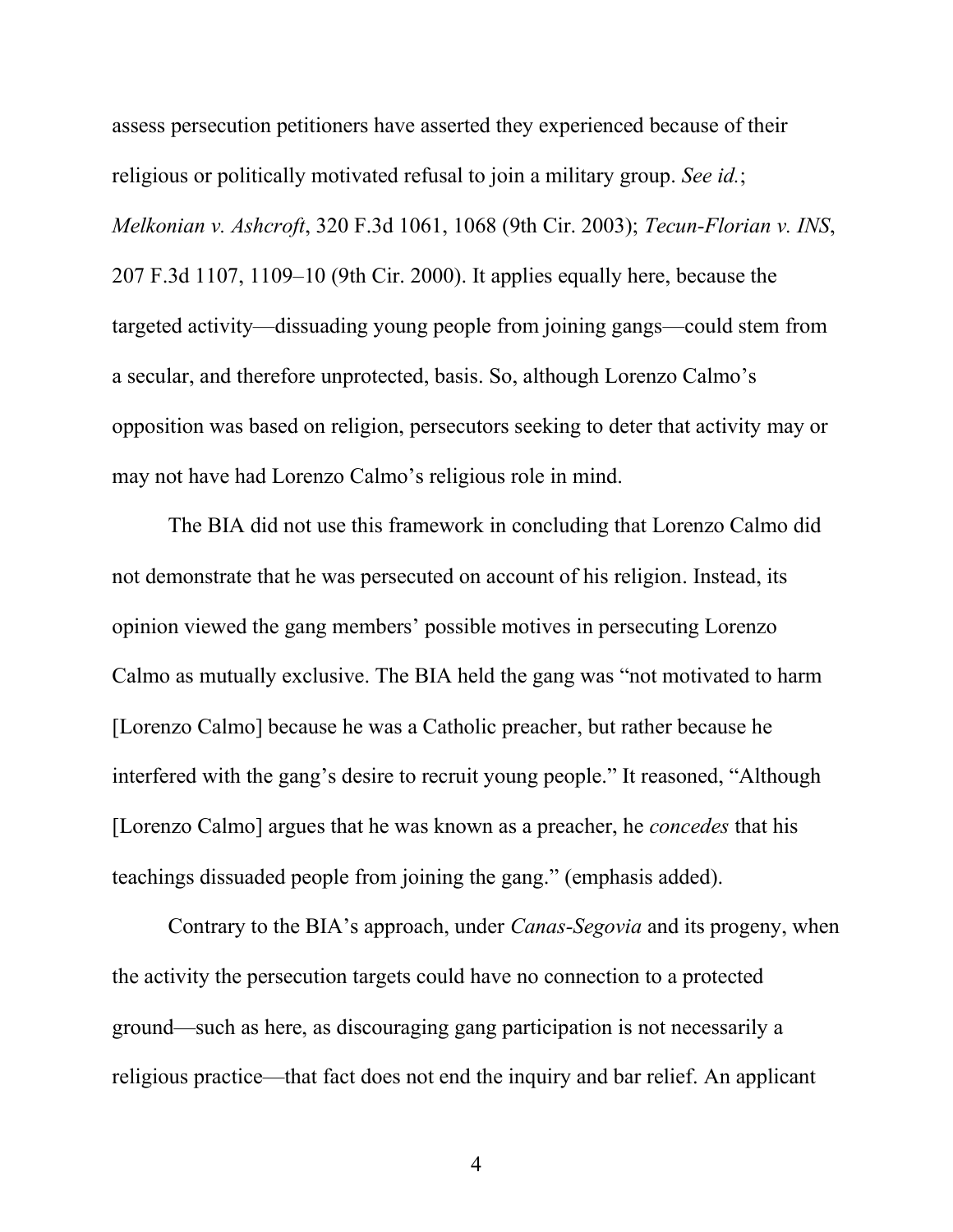can still be entitled to relief if he can show the persecutors had his religion in mind when they targeted him, even if they were also motivated by the practical effect of his religious convictions. *See Bringas-Rodriguez*, 850 F.3d at 1062 ("[P]ersecution may be caused by more than one central reason, and [the applicant] need not prove which reason was dominant.") (quoting *Parussimova v. Mukasey*, 555 F.3d 734, 741 (9th Cir. 2009)).

For example, *Melkonian* held that an applicant had shown he was persecuted on account of a protected ground because his persecutors "specifically targeted" men of his ethnicity "to conscript," and that conclusion followed "even though the [persecutors] also sought to advance their own political ends." 320 F.3d at 1068 (citing *Navas v. INS*, 217 F.3d 646, 656 (9th Cir. 2000)).

The BIA's characterization of Lorenzo Calmo's acknowledgement that his "teachings dissuaded youth from entering gangs," as a concession that somehow undermines his claim for relief is incorrect. What matters is whether Lorenzo Calmo has shown that the gang members opposed his teaching against gangs in part because of its connection to religion. This showing, moreover, can be made directly or "by inference," and a petitioner's testimony alone can suffice. *See Melkonian*, 320 F.3d at 1068–69 (quoting *Cordon-Garcia v. INS*, 204 F.3d 985, 991 (9th Cir. 2000)). Whether Lorenzo Calmo made such a showing in this case is the agency's determination to make. It is plausible that gang members singled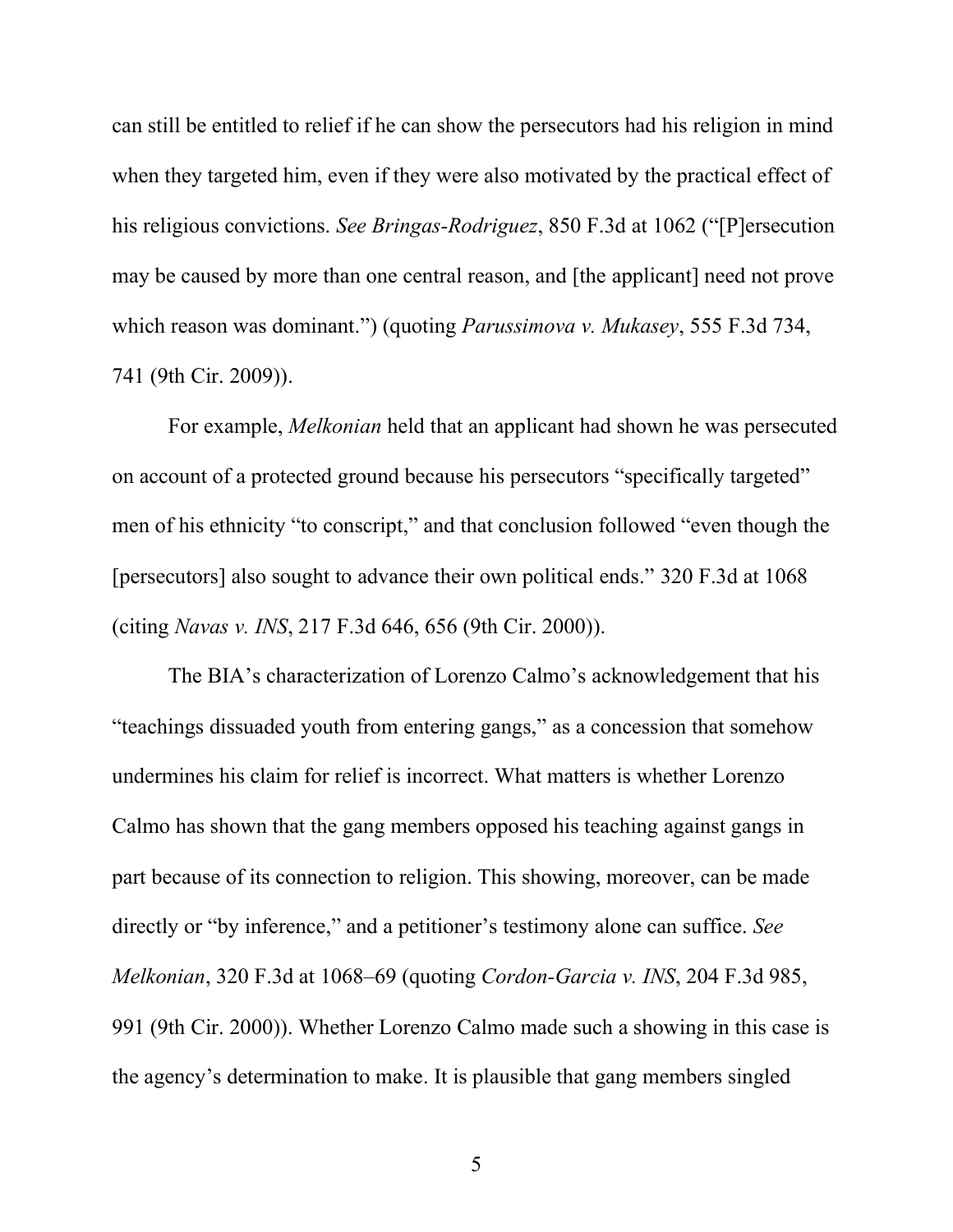Lorenzo Calmo out for persecution in part because of the particular influence and reach his religious role, door-to-door preaching alongside a Catholic priest, lent to his teachings. The Board's either/or approach to the issue foreclosed that inquiry and so was inconsistent with the legal standard articulated in *Canas-Segovia v. INS*. Because "we conclude that the BIA's decision cannot be sustained upon its reasoning," we remand for the agency to consider Lorenzo Calmo's claim under the proper framework. *See Regalado-Escobar*, 717 F.3d 724, 729 (9th Cir. 2013).

**2. Particular Social Group.** The BIA again misapplied binding law in concluding that Lorenzo Calmo "has not established past persecution or a wellfounded fear of future persecution because he is of Mayan descent."<sup>1</sup>

Considering past persecution, the BIA erred in determining that because some of Lorenzo Calmo's persecutors were themselves indigenous and spoke to him in his indigenous language, his indigenous status could not be why he was targeted. We have "reject[ed] this reasoning as erroneous" and have "recognized that a person can be persecuted by members of the same group." *Maini v. INS*, 212 F.3d 1167, 1174 (9th Cir. 2000) (citing *Andriasian v. INS*, 180 F.3d 1033 (9th Cir. 1999). "The persecuting group's *motive*, rather than its demographics, is crucial to

<sup>&</sup>lt;sup>1</sup>Although Lorenzo Calmo perhaps could have sought relief based on the protected ground of race or nationality, he instead pursued the "particular social group" ground.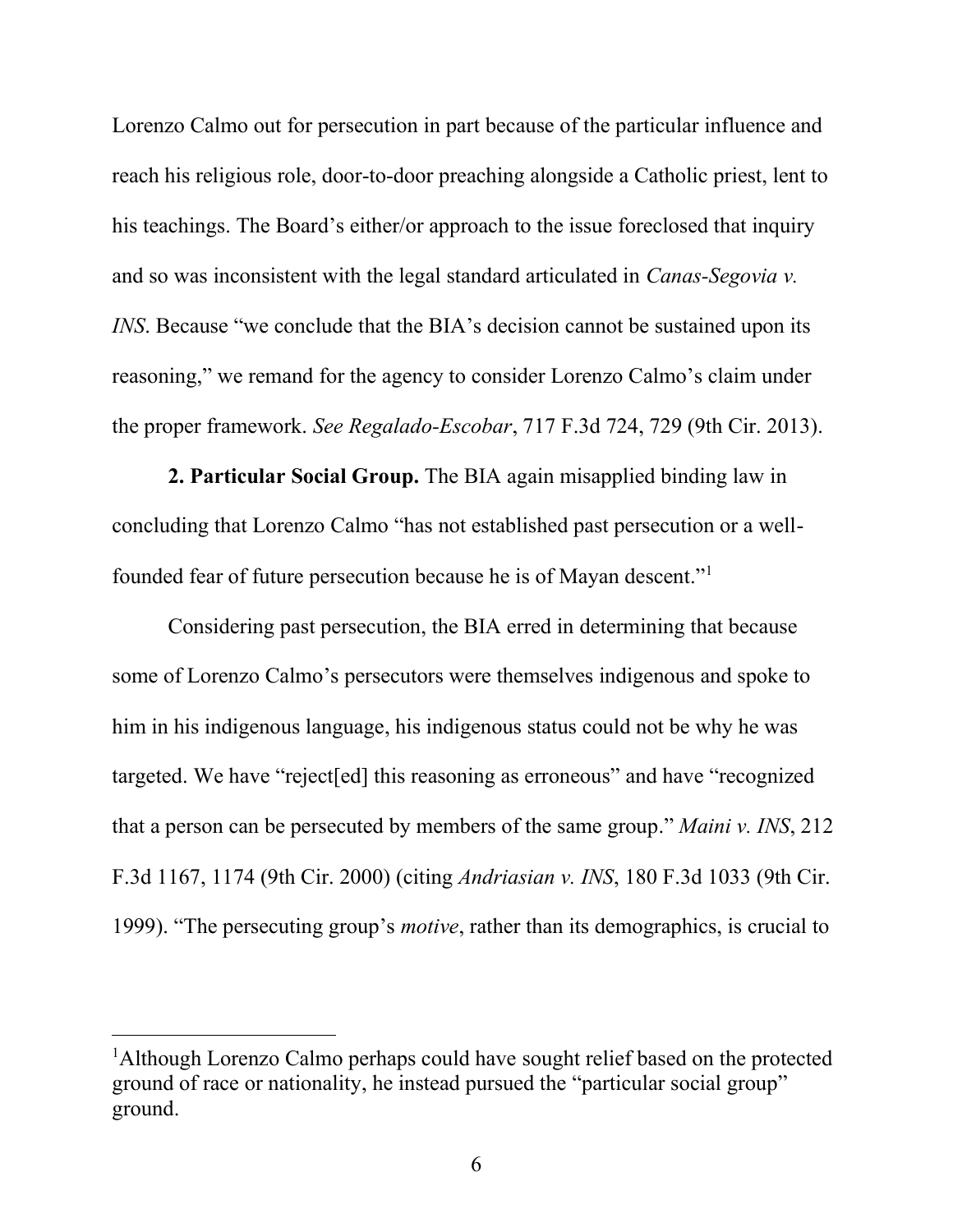a determination of whether a petitioner is entitled to asylum." *Id.* (emphasis added).

We remand for the BIA to reconsider Lorenzo Calmo's particular social group claim in light of *Maini v. INS*, including considering Lorenzo Calmo's other evidence that he asserts shows that indigenous people are targeted. *See* Administrative Record 337, 113 (describing civil war); *id.* at 340 (explaining that gangs can pick indigenous people out because of "the way we look, the way we speak, and the way we dress," and these features made them "targets" for the gangs). $<sup>2</sup>$ </sup>

**3. Convention Against Torture.** The BIA did not err in concluding that Lorenzo Calmo has not met his burden for relief under the Convention Against Torture. The agency's determination that at most Lorenzo Calmo had shown the government "at times is ineffective in its efforts to control the gang members" is supported by substantial evidence.

## **CONCLUSION**

We GRANT Lorenzo Calmo's petition for review on his claims for asylum and withholding of removal based on religion and particular social group, and we

<sup>&</sup>lt;sup>2</sup> The BIA discussed Lorenzo Calmo's asserted persecution based on his indigenous status as a disfavored group issue, but, as to *past* persecution, the disfavored group analysis is inapplicable. *See Sael v. Ashcroft*, 386 F.3d 922, 924– 25 (9th Cir. 2004).